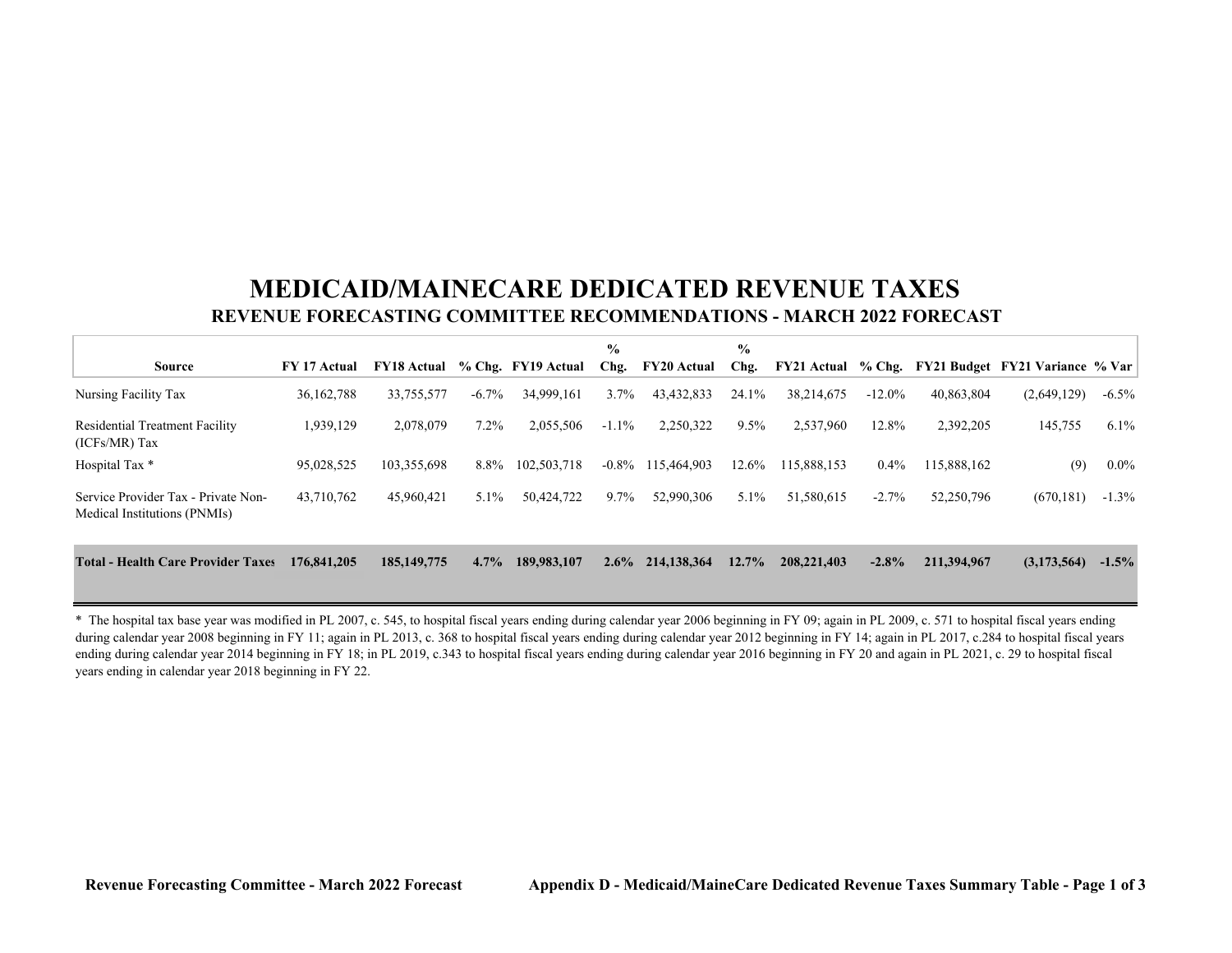## **MEDICAID/MAINECARE DEDICATED REVENUE TAXES REVENUE FORECASTING COMMITTEE RECOMMENDATIONS - MARCH 2022 FORECAST**

|                                                                    |                    |          |                |                                                    |          |             | $\frac{6}{9}$ |                  |                          | $\frac{0}{0}$ |
|--------------------------------------------------------------------|--------------------|----------|----------------|----------------------------------------------------|----------|-------------|---------------|------------------|--------------------------|---------------|
| Source                                                             | <b>FY22 Budget</b> |          |                | % Chg. Recom. Chg. FY22 Revised % Chg. FY23 Budget |          |             | Chg.          |                  | Recom. Chg. FY23 Revised | Chg.          |
| Nursing Facility Tax                                               | 41,221,877         | 7.9%     | (2,000,000)    | 39,221,877                                         | 2.6%     | 43,144,150  | 4.7%          | $\mathbf{0}$     | 43,144,150               | 10.0%         |
| Residential Treatment Facility (ICFs/MR) Tax                       | 2,522,756          | $-0.6\%$ | $\overline{0}$ | 2,522,756                                          | $-0.6\%$ | 495,756     | $-80.3\%$     | $\boldsymbol{0}$ | 495,756                  | $-80.3\%$     |
| Hospital Tax *                                                     | 127,706,538        | $10.2\%$ | $\overline{0}$ | 127,706,538                                        | 10.2%    | 127,706,538 | $0.0\%$       | $\theta$         | 127,706,538              | $0.0\%$       |
| Service Provider Tax - Private Non-Medical<br>Institutions (PNMIs) | 54,239,622         | 5.2%     | (1,222,639)    | 53,016,983                                         | 2.8%     | 59,717,846  | 10.1%         | $\mathbf{0}$     | 59,717,846               | 12.6%         |
| <b>Total - Health Care Provider Taxes</b>                          | 225,690,793        | $8.4\%$  | (3,222,639)    | 222,468,154                                        | $6.8\%$  | 231,064,290 | $2.4\%$       | $\bf{0}$         | 231,064,290              | 3.9%          |
| <b>Change in Biennial Totals</b><br>(3,222,639)                    |                    |          |                |                                                    |          |             |               |                  |                          |               |

\* The hospital tax base year was modified in PL 2007, c. 545, to hospital fiscal years ending during calendar year 2006 beginning in FY 09; again in PL 2009, c. 571 to hospital fiscal years ending during calendar year 2008 beginning in FY 11; again in PL 2013, c. 368 to hospital fiscal years ending during calendar year 2012 beginning in FY 14; again in PL 2017, c.284 to hospital fiscal years ending during calendar year 2014 beginning in FY 18; in PL 2019, c.343 to hospital fiscal years ending during calendar year 2016 beginning in FY 20 and again in PL 2021, c. 29 to hospital fiscal years ending in calendar year 2018 beginning in FY 22.